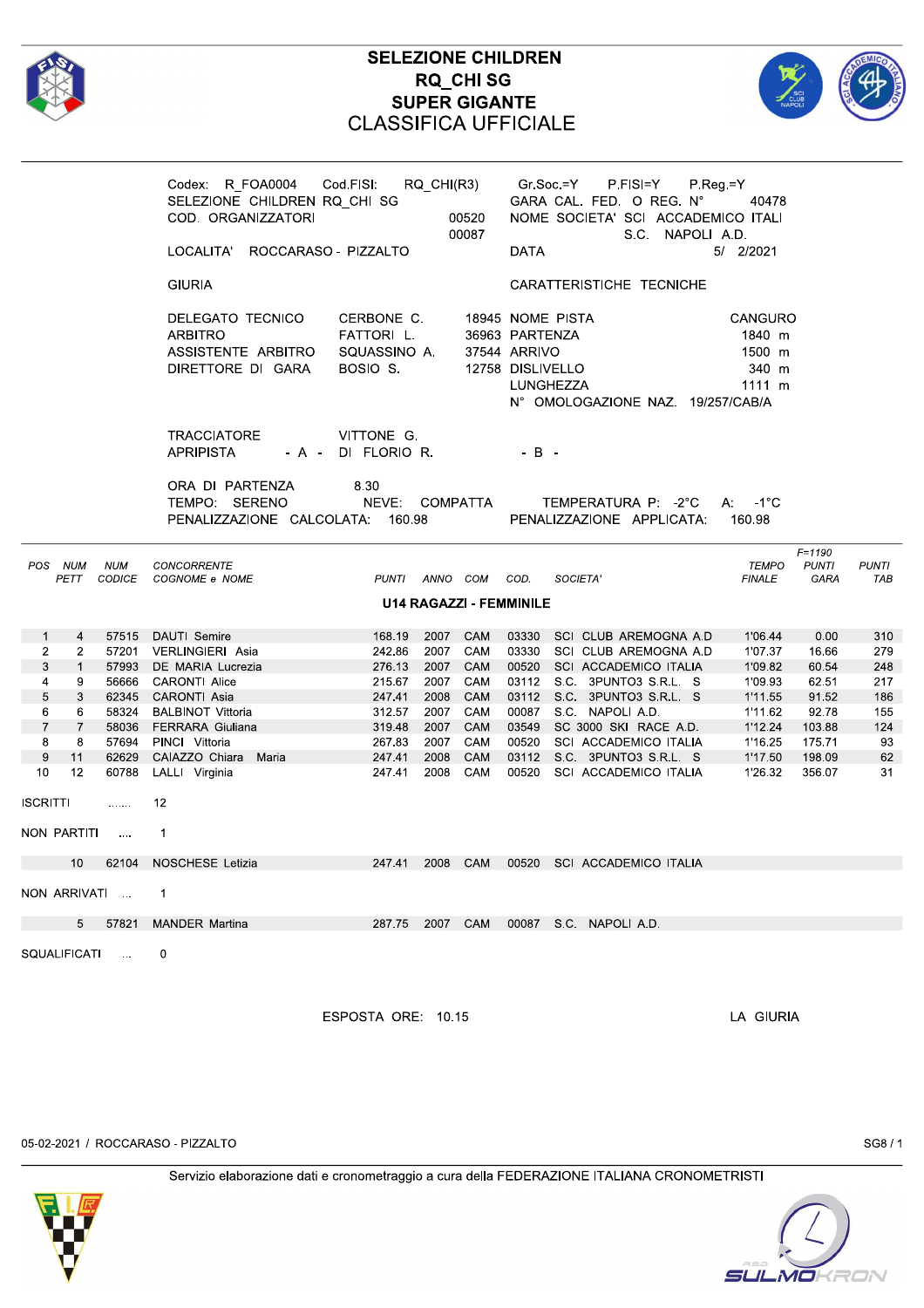

|                                                                                                                                                                                                              |                                                                                                                                                                     | Codex: R_MOA0002 Cod.FISI:<br>SELEZIONE CHILDREN RQ_CHI SG<br>COD. ORGANIZZATORI<br>LOCALITA' ROCCARASO - PIZZALTO                                                                                                                                                                                                                                                                  |                                                                                                                                                                                                      | RQ_CHI(R3)<br>00520<br>00087                                                                                                                         | Gr.Soc.=Y<br>P.FISI=Y<br>GARA CAL. FED. O REG. N°<br>NOME SOCIETA' SCI ACCADEMICO ITALI<br>DATA                                                                                                                                                                                                                                                                                                                                                                                                  | P.Reg.=Y<br>40478<br>S.C. NAPOLI A.D.<br>5/ 2/2021                                                                                                                |                                                                                                                                             |                                                                                                   |
|--------------------------------------------------------------------------------------------------------------------------------------------------------------------------------------------------------------|---------------------------------------------------------------------------------------------------------------------------------------------------------------------|-------------------------------------------------------------------------------------------------------------------------------------------------------------------------------------------------------------------------------------------------------------------------------------------------------------------------------------------------------------------------------------|------------------------------------------------------------------------------------------------------------------------------------------------------------------------------------------------------|------------------------------------------------------------------------------------------------------------------------------------------------------|--------------------------------------------------------------------------------------------------------------------------------------------------------------------------------------------------------------------------------------------------------------------------------------------------------------------------------------------------------------------------------------------------------------------------------------------------------------------------------------------------|-------------------------------------------------------------------------------------------------------------------------------------------------------------------|---------------------------------------------------------------------------------------------------------------------------------------------|---------------------------------------------------------------------------------------------------|
|                                                                                                                                                                                                              |                                                                                                                                                                     | <b>GIURIA</b>                                                                                                                                                                                                                                                                                                                                                                       |                                                                                                                                                                                                      |                                                                                                                                                      | CARATTERISTICHE TECNICHE                                                                                                                                                                                                                                                                                                                                                                                                                                                                         |                                                                                                                                                                   |                                                                                                                                             |                                                                                                   |
|                                                                                                                                                                                                              |                                                                                                                                                                     | DELEGATO TECNICO<br>ARBITRO<br>ASSISTENTE ARBITRO<br>DIRETTORE DI GARA                                                                                                                                                                                                                                                                                                              | CERBONE C.<br>FATTORI L.<br>SQUASSINO A.<br>BOSIO S.                                                                                                                                                 |                                                                                                                                                      | 18945 NOME PISTA<br>36963 PARTENZA<br>37544 ARRIVO<br>12758 DISLIVELLO<br>LUNGHEZZA<br>N° OMOLOGAZIONE NAZ. 19/257/CAB/A                                                                                                                                                                                                                                                                                                                                                                         | CANGURO<br>1840 m<br>1500 m<br>340 m<br>1111 m                                                                                                                    |                                                                                                                                             |                                                                                                   |
|                                                                                                                                                                                                              |                                                                                                                                                                     | <b>TRACCIATORE</b><br><b>APRIPISTA</b><br>- A -                                                                                                                                                                                                                                                                                                                                     | VITTONE G.<br>DI FLORIO R.                                                                                                                                                                           |                                                                                                                                                      | $-B -$                                                                                                                                                                                                                                                                                                                                                                                                                                                                                           |                                                                                                                                                                   |                                                                                                                                             |                                                                                                   |
|                                                                                                                                                                                                              |                                                                                                                                                                     | ORA DI PARTENZA<br>TEMPO: SERENO<br>PENALIZZAZIONE CALCOLATA: 206.38                                                                                                                                                                                                                                                                                                                | 8.30<br>NEVE: COMPATTA                                                                                                                                                                               |                                                                                                                                                      | TEMPERATURA P: -2°C<br>PENALIZZAZIONE APPLICATA:                                                                                                                                                                                                                                                                                                                                                                                                                                                 | $A: -1^{\circ}C$<br>206.38                                                                                                                                        |                                                                                                                                             |                                                                                                   |
| POS NUM<br>PETT                                                                                                                                                                                              | <b>NUM</b><br>CODICE                                                                                                                                                | CONCORRENTE<br>COGNOME e NOME                                                                                                                                                                                                                                                                                                                                                       | PUNTI ANNO COM                                                                                                                                                                                       |                                                                                                                                                      | COD.<br>SOCIETA'                                                                                                                                                                                                                                                                                                                                                                                                                                                                                 | <b>TEMPO</b><br><b>FINALE</b>                                                                                                                                     | $F = 1190$<br><b>PUNTI</b><br>GARA                                                                                                          | <b>PUNTI</b><br>TAB                                                                               |
|                                                                                                                                                                                                              |                                                                                                                                                                     |                                                                                                                                                                                                                                                                                                                                                                                     |                                                                                                                                                                                                      | <b>U14 RAGAZZI - MASCHILE</b>                                                                                                                        |                                                                                                                                                                                                                                                                                                                                                                                                                                                                                                  |                                                                                                                                                                   |                                                                                                                                             |                                                                                                   |
| 18<br>$\mathbf{1}$<br>14<br>$\overline{2}$<br>3<br>13<br>16<br>4<br>17<br>5<br>6<br>21<br>22<br>$\overline{7}$<br>8<br>23<br>9<br>20<br>15<br>10<br>27<br>11<br>25<br>12<br>28<br>13<br>24<br>14<br>15<br>26 | 56808<br>59359<br>57770<br>60100<br>58354<br>56946<br>61724<br>58359<br>61575<br>61890<br>58114<br>62416<br>58224<br>57013<br>670317<br>NON PARTITI<br>NON ARRIVATI | ATTANASIO Luigi<br>D'ANTONIO Anthony<br>NAPOLITANO Alessandro<br>TROIANO Niccolo'<br>TARICANI Valerio<br>Massimo<br>MATERAZZO Lucio<br>IARUSSI Leonardo<br><b>FERRARA Dominic</b><br>DI MARE Antonio<br>RIZZO Lorenzo<br>MOLINARI Alessandro<br><b>RUCCI Manuel</b><br><b>PISTILLI</b><br>Elio<br><b>MANCINI Mario</b><br><b>MORISI Pietro</b><br>16<br>$\mathbf 0$<br>$\mathbf{1}$ | 201.14<br>2007<br>208.17<br>2007<br>240.00<br>293.59<br>240.00<br>284.01<br>2007<br>276.33<br>2008<br>2008<br>276.33<br>276.33<br>2008<br>276.33<br>2008<br>2007<br>2007<br>326.75<br>2008<br>276.33 | <b>CAM</b><br>CAM<br>2007<br>CAM<br>2007<br>CAM<br>CAM<br>2007<br>CAM<br>CAM<br>CAM<br>2007<br>CAM<br>CAM<br>CAM<br>2007<br>CAM<br>CAM<br>CAM<br>CAM | S.C. SETTECOLLI A.D.<br>01563<br>00611 S.C. VESUVIO A.S.D.<br>03112 S.C. 3PUNTO3 S.R.L. S<br>SCI CLUB POSILLIPO S.<br>03555<br>00520<br>SCI ACCADEMICO ITALIA<br>00520<br>SCI ACCADEMICO ITALIA<br>S.C. NAPOLI A.D.<br>00087<br>03549<br>SC 3000 SKI RACE A.D.<br>00520<br>SCI ACCADEMICO ITALIA<br>00520<br>SCI ACCADEMICO ITALIA<br>01563<br>S.C. SETTECOLLI A.D.<br>S.C. NAPOLI A.D.<br>00087<br>00611<br>S.C. VESUVIO A.S.D.<br>00611<br>S.C. VESUVIO A.S.D.<br>S.C. VESUVIO A.S.D.<br>00611 | 1'06.19<br>1'07.90<br>1'08.43<br>1'08.72<br>1'09.05<br>1'09.13<br>1'13.68<br>1'13.89<br>1'14.06<br>1'14.26<br>1'17.03<br>1'17.13<br>1'17.40<br>1'17.87<br>1'18.63 | 0.00<br>30.74<br>40.27<br>45.49<br>51.42<br>52.86<br>134.66<br>138.43<br>141.49<br>145.09<br>194.89<br>196.69<br>201.54<br>209.99<br>223.65 | 315<br>294<br>273<br>252<br>231<br>210<br>189<br>168<br>147<br>126<br>105<br>84<br>63<br>42<br>21 |
| 19                                                                                                                                                                                                           |                                                                                                                                                                     | 60846 LANGELLA Giosue'Maria                                                                                                                                                                                                                                                                                                                                                         |                                                                                                                                                                                                      |                                                                                                                                                      | 276.33  2008  CAM  00087  S.C. NAPOLI A.D.                                                                                                                                                                                                                                                                                                                                                                                                                                                       |                                                                                                                                                                   |                                                                                                                                             |                                                                                                   |
|                                                                                                                                                                                                              | SQUALIFICATI                                                                                                                                                        | $\mathbf 0$                                                                                                                                                                                                                                                                                                                                                                         | ESPOSTA ORE: 10.15                                                                                                                                                                                   |                                                                                                                                                      |                                                                                                                                                                                                                                                                                                                                                                                                                                                                                                  | LA GIURIA                                                                                                                                                         |                                                                                                                                             |                                                                                                   |

#### 05-02-2021 / ROCCARASO - PIZZALTO

SG8/1



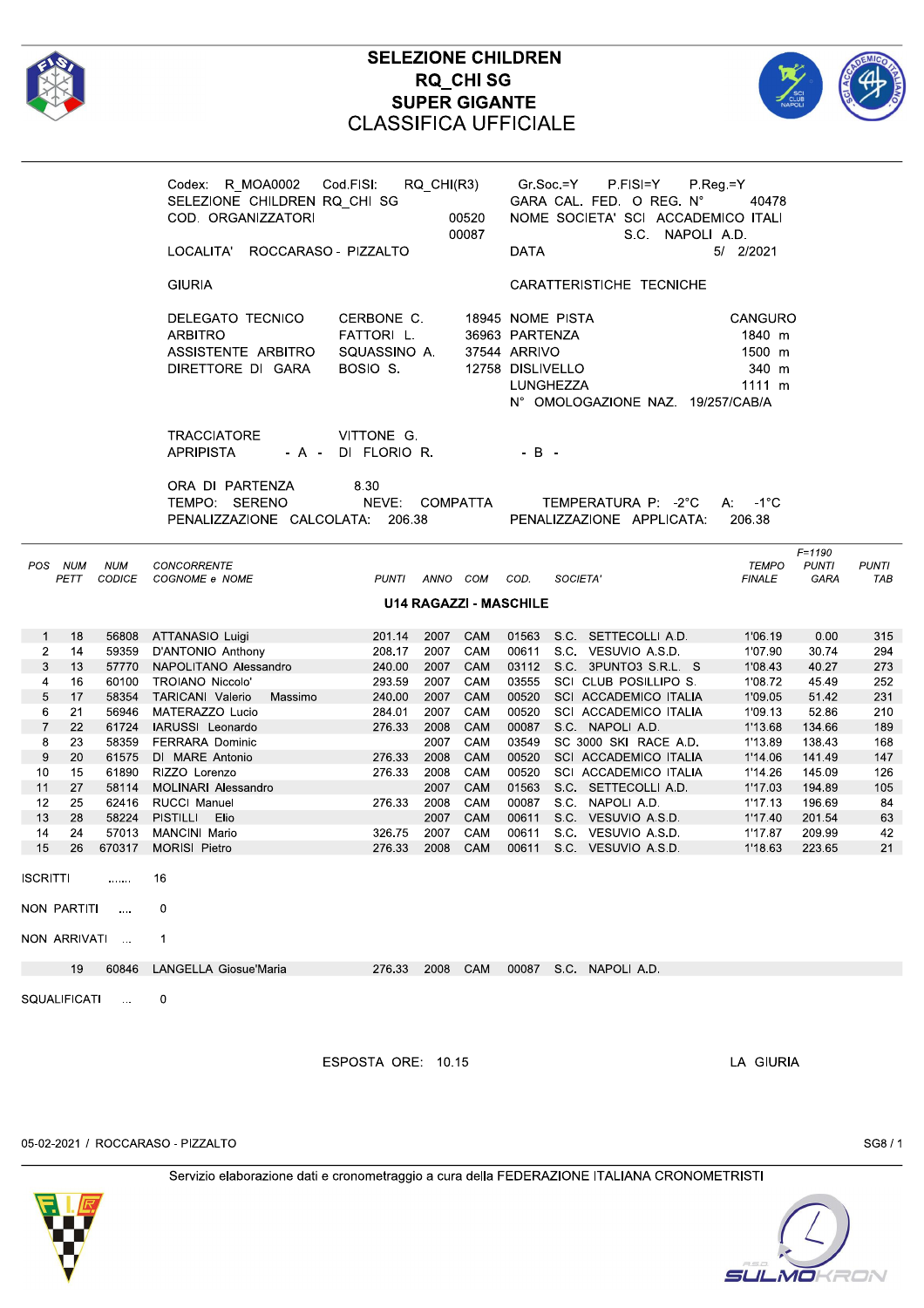

|                                |                                |                      | Codex: A_FOA0008    Cod.FISI:    RQ_CHI(R3)    Gr.Soc.=Y<br>SELEZIONE CHILDREN RQ_CHI SG<br>COD. ORGANIZZATORI<br>00520<br>00087<br>LOCALITA' ROCCARASO - PIZZALTO |                                                      |            | P.FISI=Y<br>$P$ Reg = Y<br>GARA CAL. FED. O REG. N°<br>40478<br>NOME SOCIETA' SCI ACCADEMICO ITALI<br>S.C. NAPOLI A.D.<br>5/ 2/2021<br><b>DATA</b>                         |                     |  |  |  |
|--------------------------------|--------------------------------|----------------------|--------------------------------------------------------------------------------------------------------------------------------------------------------------------|------------------------------------------------------|------------|----------------------------------------------------------------------------------------------------------------------------------------------------------------------------|---------------------|--|--|--|
|                                |                                |                      | <b>GIURIA</b>                                                                                                                                                      |                                                      |            | CARATTERISTICHE TECNICHE                                                                                                                                                   |                     |  |  |  |
|                                |                                |                      | DELEGATO TECNICO<br><b>ARBITRO</b><br>ASSISTENTE ARBITRO<br>DIRETTORE DI GARA                                                                                      | CERBONE C.<br>FATTORI L.<br>SQUASSINO A.<br>BOSIO S. |            | 18945 NOME PISTA<br>CANGURO<br>36963 PARTENZA<br>1840 m<br>37544 ARRIVO<br>1500 m<br>12758 DISLIVELLO<br>340 m<br>1111 m<br>LUNGHEZZA<br>N° OMOLOGAZIONE NAZ. 19/257/CAB/A |                     |  |  |  |
|                                |                                |                      | <b>TRACCIATORE</b><br><b>APRIPISTA</b>                                                                                                                             | VITTONE G.<br>- A - DI FLORIO R.                     |            | $-B -$                                                                                                                                                                     |                     |  |  |  |
|                                |                                |                      | ORA DI PARTENZA<br>TEMPO: SERENO<br>PENALIZZAZIONE CALCOLATA: 168.84                                                                                               | 8.30<br>NEVE: COMPATTA                               |            | TEMPERATURA P: -2°C<br>$A: -1^{\circ}C$<br>PENALIZZAZIONE APPLICATA:<br>168.84                                                                                             |                     |  |  |  |
| POS NUM                        | PETT                           | <b>NUM</b><br>CODICE | CONCORRENTE<br>COGNOME e NOME                                                                                                                                      | PUNTI ANNO COM                                       |            | $F = 1190$<br><b>TEMPO</b><br><b>PUNTI</b><br>COD.<br>SOCIETA'<br><b>FINALE</b><br>GARA                                                                                    | <b>PUNTI</b><br>TAB |  |  |  |
|                                | <b>U16 ALLIEVI - FEMMINILE</b> |                      |                                                                                                                                                                    |                                                      |            |                                                                                                                                                                            |                     |  |  |  |
| $\mathbf{1}$<br>$\overline{2}$ | 33<br>38                       |                      | 53122 D'ACUNTO Beatrice<br>53697 CALORO Carlotta                                                                                                                   | 211.91<br>2005<br>198.27<br>2006                     | CAM<br>CAM | 00520 SCI ACCADEMICO ITALIA<br>1'09.21<br>0.00<br>00087 S.C. NAPOLI A.D.<br>1'09.74<br>9.11                                                                                | 313<br>289          |  |  |  |
| 3                              | 37                             |                      | 50694 DE VITA Gaia Rosa                                                                                                                                            | 205.01<br>2005                                       | CAM        | 03330 SCI CLUB AREMOGNA A.D<br>1'10.06<br>14.61                                                                                                                            | 265                 |  |  |  |
| $\overline{4}$                 | 31                             | 53725                | SARUBBI Chiara                                                                                                                                                     | 172.48<br>2006                                       | CAM        | 00520 SCI ACCADEMICO ITALIA<br>15.82<br>1'10.13                                                                                                                            | 241                 |  |  |  |
| 5                              | 43                             |                      | 55872 D'ACUNTO Marina                                                                                                                                              | 203.50<br>2006                                       | CAM        | 00520<br>22.01<br>SCI ACCADEMICO ITALIA<br>1'10.49                                                                                                                         | 217                 |  |  |  |
| 6                              | 35                             | 50319                | PANZA Annarita                                                                                                                                                     | 179.91<br>2005                                       | CAM        | 00520 SCI ACCADEMICO ITALIA<br>1'10.63<br>24.42                                                                                                                            | 193                 |  |  |  |
| $\overline{7}$                 | 39                             |                      | 53315 SORRENTINO Sofia                                                                                                                                             | 157.92<br>2006                                       | <b>CAM</b> | 00087 S.C. NAPOLI A.D.<br>41.27<br>1'11.61                                                                                                                                 | 169                 |  |  |  |
| 8                              | 29                             | 51576                | FABBIO Vittoria                                                                                                                                                    | 285.98<br>2005                                       | CAM        | 00087 S.C. NAPOLI A.D.<br>1'12.23<br>51.93                                                                                                                                 | 144                 |  |  |  |
| 9                              | 32                             |                      | 56117 LOMBARDI Sofia Anna                                                                                                                                          | 292.35<br>2006                                       | CAM        | 00520 SCI ACCADEMICO ITALIA<br>77.89<br>1'13.74                                                                                                                            | 120                 |  |  |  |
| 10                             | 30                             |                      | 54429 FERRARO Francesca                                                                                                                                            | 290.28<br>2006                                       | CAM        | 00520<br>SCI ACCADEMICO ITALIA<br>1'14.08<br>83.74                                                                                                                         | 96                  |  |  |  |
| 11                             | 34                             | 55102                | SETTE Maria Paola                                                                                                                                                  | 2006                                                 | CAM        | 03549 SC 3000 SKI RACE A.D.<br>1'14.40<br>89.24                                                                                                                            | 72                  |  |  |  |
| 12<br>13                       | 41<br>42                       | 52864                | 136621 DI MARE Maria Francesca<br>RUOSI Giorgia Azzurra                                                                                                            | 322.46<br>2005<br>2005                               | CAM<br>CAM | 00520 SCI ACCADEMICO ITALIA<br>99.38<br>1'14.99<br>00520<br>SCI ACCADEMICO ITALIA<br>1'15.98<br>116.40                                                                     | 48<br>24            |  |  |  |
| <b>ISCRITTI</b>                |                                | .                    | 14                                                                                                                                                                 |                                                      |            |                                                                                                                                                                            |                     |  |  |  |
| NON PARTITI                    |                                |                      | 0                                                                                                                                                                  |                                                      |            |                                                                                                                                                                            |                     |  |  |  |
|                                |                                | NON ARRIVATI         | 1                                                                                                                                                                  |                                                      |            |                                                                                                                                                                            |                     |  |  |  |
|                                | 36                             | 53261                | PINCI Chiara<br>Federica                                                                                                                                           | 2006<br>180.36                                       | CAM        | 00520 SCI ACCADEMICO ITALIA                                                                                                                                                |                     |  |  |  |
| SQUALIFICATI                   |                                | $\cdots$             | 0                                                                                                                                                                  |                                                      |            |                                                                                                                                                                            |                     |  |  |  |

ESPOSTA ORE: 10.15

LA GIURIA

05-02-2021 / ROCCARASO - PIZZALTO

SG8/1



SULMOKRON